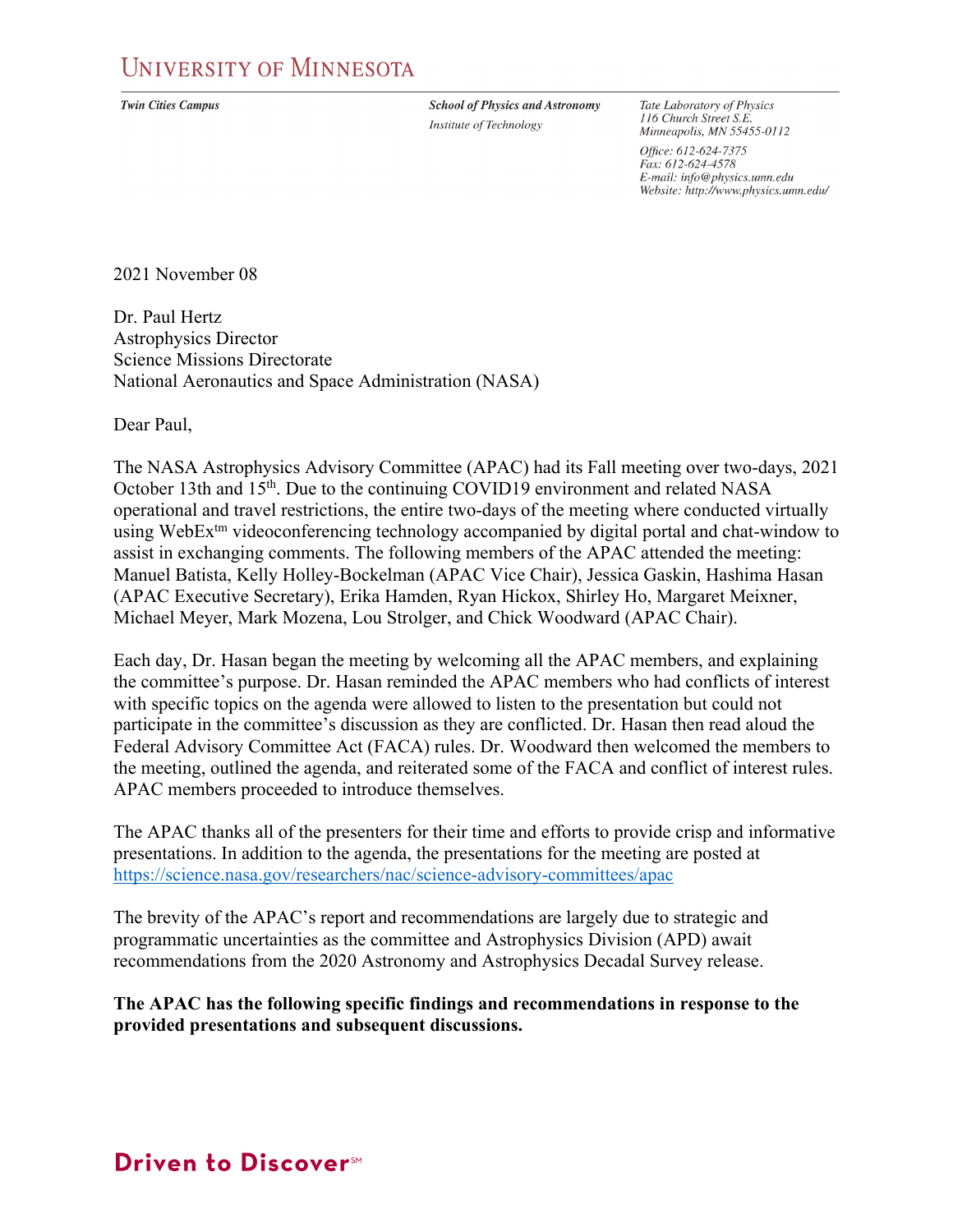# *GRPAMA 2021*

The APD has successfully advanced the state of knowledge related to key division science goals during fiscal year (FY) 2021. The APAC voted by unanimous consensus that activities supported by NASA APD have satisfactorily addressed challenges on two strategic science goals: Multiyear Performance Goal 1.1.2: NASA shall demonstrate progress in exploring and probing the origin, evolution, and destiny of the galaxies, stars, and planets that make up the Universe; and Multiyear Performance Goal: 1.1.4: NASA shall demonstrate progress in discovering and studying planets around other stars.

The APAC discussions included groundbreaking science topics that spanned multiple NASA science goals and missions. The range of topics considered for inclusion in the GPRAMA included gravitational lensing through the eyes of NuSTAR, HST, and XMM-Newton, to new results on the first persistent plasma waves in interstellar space by VOYAGER, to the discovery by TESS of three young and hot planets around a sun like our very own. The interdisciplinary set of performance goals for the Science Mission Directorate (SMD) science program that seeks to "advance discovery in emerging fields by identifying and exploiting interdisciplinary opportunities between traditional science disciplines SMD has traditionally operated" was discussed in conjunction with representatives from the Planetary Science Division and the Heliophysics Division. Contributions to the Multiyear Performance Goal: 1.1.5: NASA shall demonstrate progress in improving understanding of the origin and evolution of life on Earth to guide the search for life elsewhere, exploring and finding locations where life could have existed or could exist today, and exploring whether planets around other stars could harbor life, were offered.

## **Findings**

The APD has successfully continued to progress towards division science goals and advanced the state of knowledge during fiscal year (FY) 2021.

The APD has satisfactorily addressed challenges on two strategic science goals: Multiyear Performance Goal 1.1.2: NASA shall demonstrate progress in exploring and probing the origin, evolution, and destiny of the galaxies, stars, and planets that make up the Universe; and Multiyear Performance Goal 1.1.4: NASA shall demonstrate progress in discovering and studying planets around other stars.

The progress towards meeting the performance goal is judged to be **GREEN** (10 individual votes).

## *ASTROPHYSICS DIVISION (APD) UPDATE*

APD continues to manage a very active portfolio of mission and opportunities for the community. Several launches are imminent, including the Imaging Xray Polarimetry Explorer (IXPE) which ships to Cape Canaveral for launch on 9 December and the James Webb Space Telescope, which is slated for launch on 18 December 2021. PRISM calls in ROSES will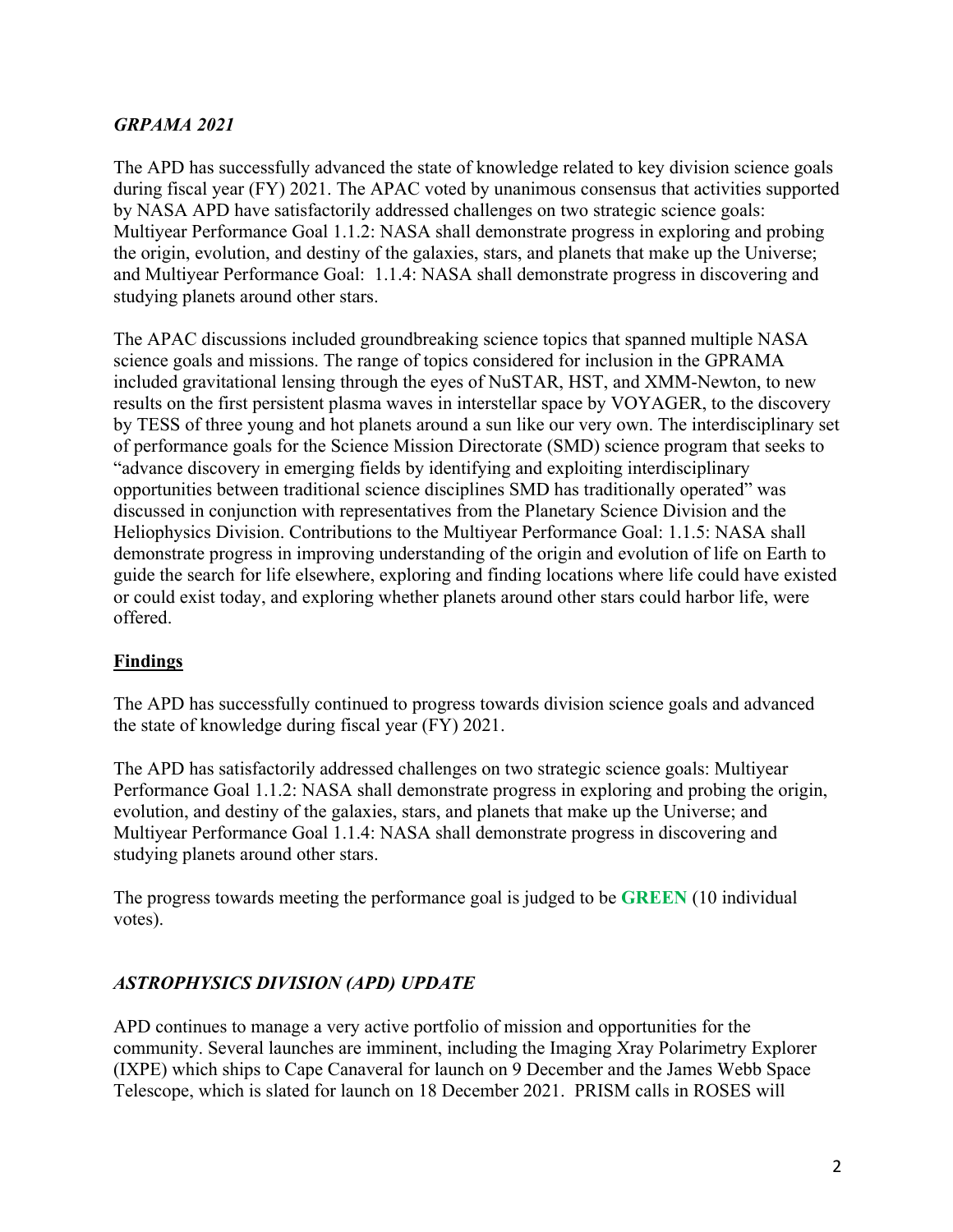provide opportunities for APD science experiments to compete for lunar surface science, exercising the expanding commercial lunar payload services (CLIPs) ventures. The APAC was also informed that the next SMeX opportunity would be announced March 2022.

The Nancy Grace Roman Telescope mission CDR is complete, 28 of the flight-quality detectors are delivered and being assessed, while various competitive opportunities for funding have been released. However, supply-chain and pandemic-related work-force issues are affecting Roman schedule resulting in commitment dates being moved out seven months. Consequently, changes in overall cost and budget (in excess of \$380M) have been incurred. SPHEREx also is encountering challenges to cost and schedule.

NASA is a coordinating partner in a tri-agency group examining synergies between Euclid, Roman and the ground-based Rubin survey telescope. The APAC encouraged APD to continue this dialogue. The APAC also was intrigued by the bilateral NASA/DOE RFI focused on leveraging synergies between Euclid and Roman including high-latitude wide area and highlatitude time-domains surveys. The APAC advised APD to consider advantages of future spaceand ground-based scientific coordination, cognizant of additional recommendations flowing from the 2020 Decadal survey.

The APAC was briefed regarding the status of the successful balloon campaigns at Ft. Sumner, where seven successful payloads were flown. However, no Antarctica campaign is forthcoming this year due to continued COVID 19 restrictions. These ongoing logistical and personnel challenges related to the pandemic continue to impact mission progress.

The APAC was also encouraged the APD was taking initial budgetary steps to open a wedge on a Probe-class mission if this is a recommend outcome from the pending Decadal Survey.

APD continued to provide the APAC with updates regarding advancing workforce diversity and inclusion. APD discussed the roll-out of the IDEA requirement in mission AO requirements. The APAC endorsed this course of action. APD is taking a leadership role within SMD in transforming the internal workforce, panel review, and proposal evaluation process to include a broader array of voices at the table as encapsulated in the new NASA 5<sup>th</sup> core value of inclusion. APD outlined actions to have a stronger presence and affinity group conferences and is developing means to initiate bridge programs supporting minority serving institutions (MSIs) and historically Black colleges and universities (HBCUs). The APAC applauds these ongoing efforts.

Part of the Division update included "Improving Inclusion at NASA" - "NASA is committed to a culture of diversity, inclusion, and equity, where all employees feel welcome, respected, and engaged." This includes "Astrophysics Division task force working to align division-level practices with the NASA core value and SMD science strategy. Examining the research and analysis (R&A) process for better inclusion and diversity." As part of inclusion criteria for a pilot program, proposers to the Astrophysics Theory Program (APT) are asked to include plans that sustain a positive and inclusive working environment. While these initiatives and efforts are essential components of diversity, equity, and inclusion (DEI), it is unclear to what extent families and work-life balance are included.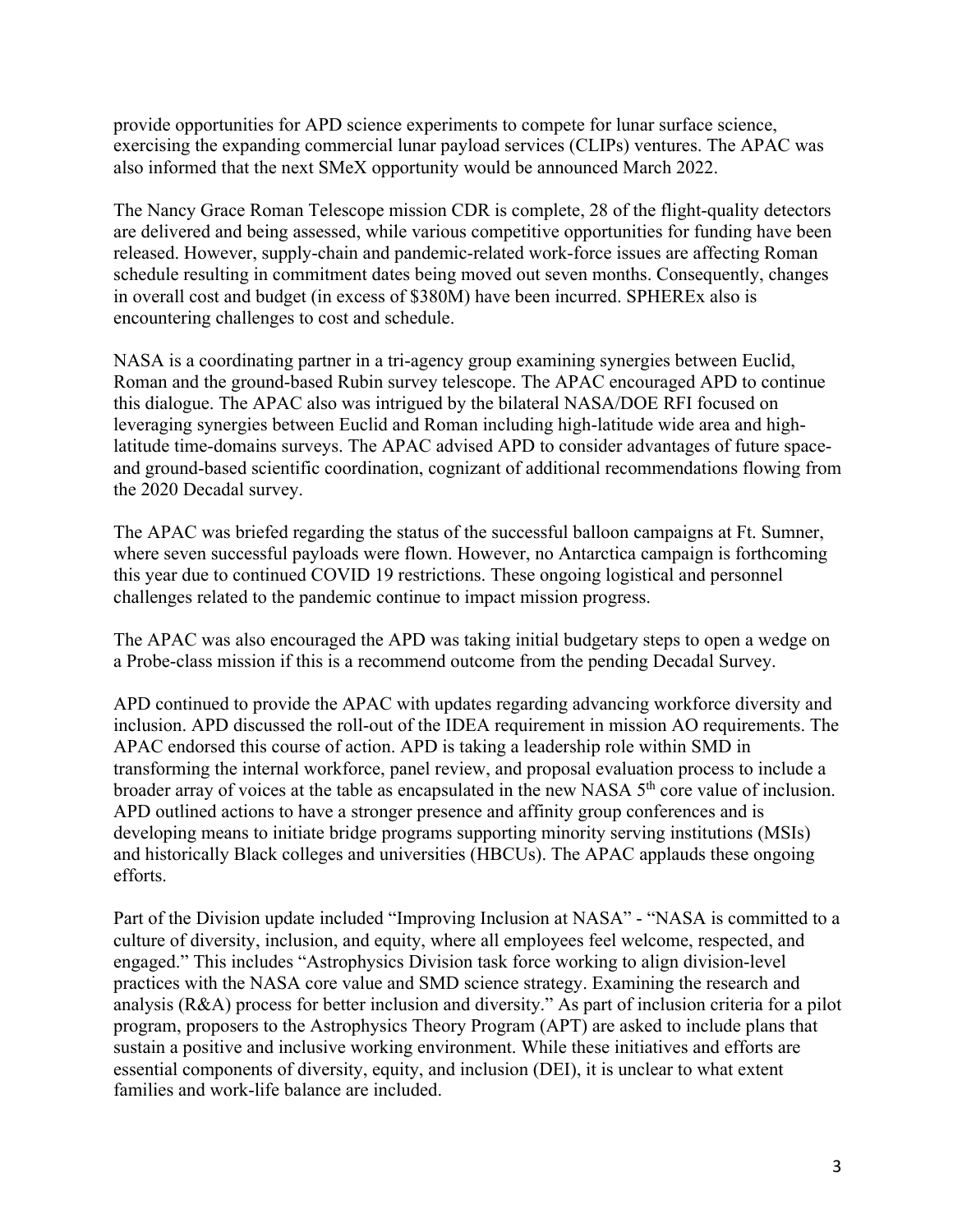APD also discussed developments with the implementation of Science Policy Directive (SPD) 41 and their response to community challenges with meeting new obligations that will likely drive costs. The APAC reflected that the NASA funded curation infrastructure should be interoperable with other extant repositories and archives across SMD divisions and other relevant federal labs (e.g., NIST). Careful build-out is necessary to avoid unnecessary duplication of effort and infrastructure. The APAC cautioned that certain software codes, artificial intelligence machine learning algorithms, etc., developed from NASA funding activities to be placed in code repositories as a requirement of SPD-41, may have national security and ITAR issues.

The APAC was apprised of division personnel moves, including the potential transition of the Division Director, Paul Hertz, at some point in 2022.

## **Findings**

APD has a full manifest of new flight missions for the next 6 to 8-month period that will enable scientific advancement in many fields.

The development and mission lifecycle costs of the Roman Observatory have notably increased over original mission commitments.

## **Recommendations**

The APAC requests APD provide regular updates on the cost and schedule developments of the Roman Observatory.

The APAC recommends APD provide an update on the cost and schedule developments of the SPHEREx.

The APAC recommends specific inclusion of family situations to help improve work-life balance in DEI initiatives and that regular updates are provided on the status of the DEI pilot program for NASA Centers and civil-servants.

The APAC requests a presentation on the sounding rocket program at its next meeting.

The APAC requests an update on SPD-41 policies and implementation activities at its next meeting.

# *JAMES WEBB SPACE TELESCOPE MEMORIALIZATION CONVERSATION*

The APAC engaged APD management in a lengthy conversation regarding James Webb. The APAC had repeatedly requested an update from the NASA, specifically the NASA historian (or appropriate designee), on the status of the Webb investigation and the historical lens through which to evaluate the context of past activities within the current framework of NASA's five-key Agency goals, including the NASA 5<sup>th</sup> pillar. The acting Chief NASA historian, Brian Odom,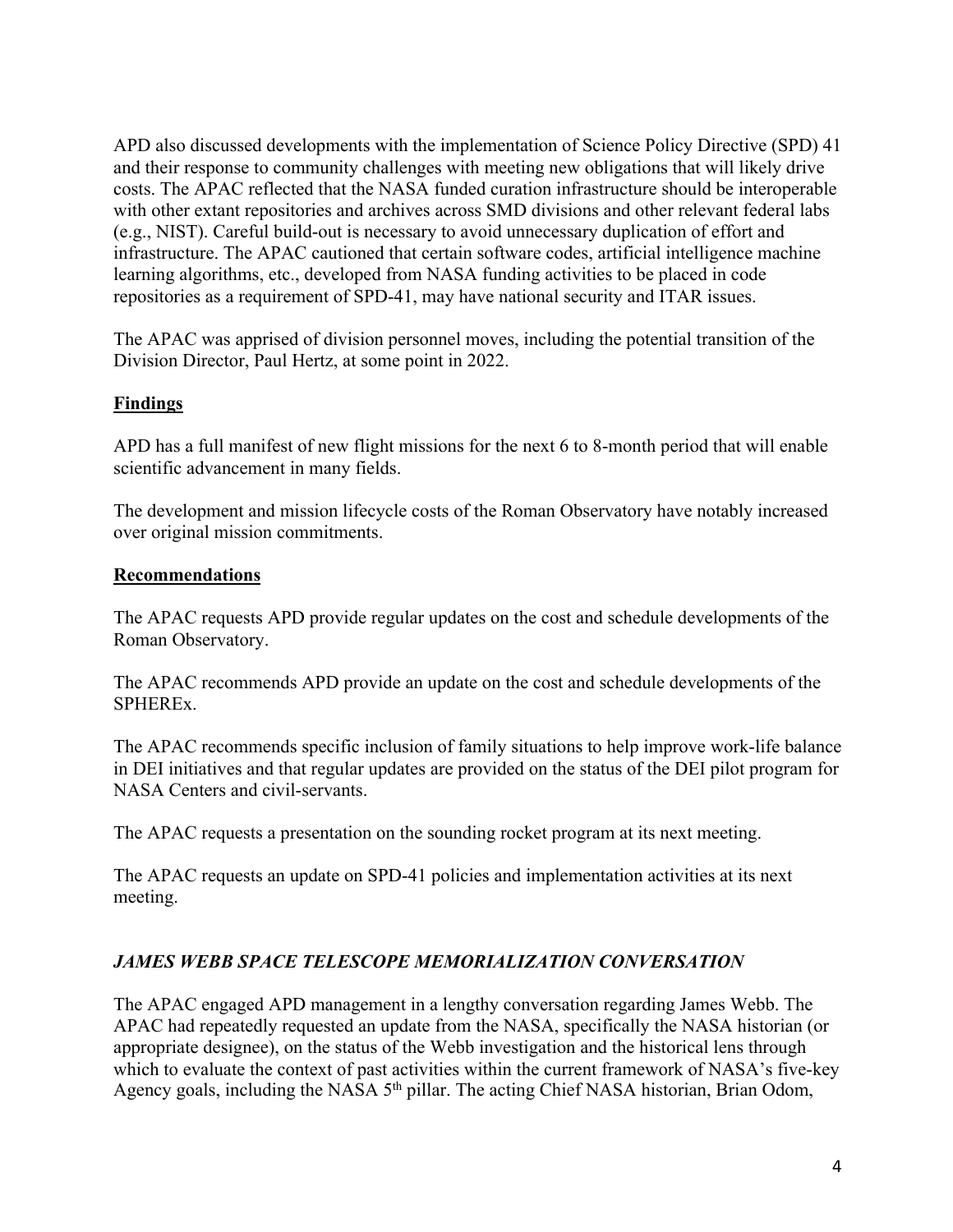addressed the APAC on NASA's decision to decline reconsidering the memorialization of this mission at this juncture as part of the APD updates. Given the Agency Administrator's "onesentence" justification in a terse press release for staying the course, the process lacked transparency. The decision matrix appeared unsubstantiated by a thorough forensic investigation of all archival materials. The brief-out discussed methodologies, the available and accessible archives researched by a NASA-funded contract historian (the Truman archives were inaccessible due to COVID 19 pandemic restrictions), the historical context of the "Lavender Scare" period, and the case docket of Norton vs. Macy as they relate to Webb's federal service. The NASA assessment at this juncture is that no demonstrable facts or documents could be identified to suggest direct culpability or direct evidence of specific actions by Webb in enacting policies in the Lavender Scare period.

However, the APAC was dismayed that no formal record of decisions document or associated findings were prepared summarizing this assessment. Odom stated that the past is never closed, and if additional information is discovered, a new conversation with NASA management could ensue. The APAC feels Odom's statement enforces the need for an open report of the full nature and scope of the historic investigation. This would reassure NASA stakeholders that all allegations, rumors, and anecdotes circulating in the community have been gathered and addressed.

Public comments on the naming issue received through the APAC portal were substantial. Rebuilding confidence in the APD and the Agency's decision-making process as transparent, equitable, and balanced will require a long-term commitment.

## **Findings**

The rationale and explanation from the Agency were wholly insufficient, non-transparent, and uninformative regarding the naming decision communicated to the astronomical community and other stakeholders regarding the James Webb Space Telescope.

# **Recommendations**

The APAC strongly recommends APD critically review whether naming of flagship missions as it has traditionally occurred within the Division over the last few decades is appropriate, or whether APD should align with other SMD divisions in their naming of NASA flight assets.

The APAC requests APD work with the NASA Historian to document fully and completely in a written report the current status of investigation of archival materials, conversations, and other sources that culminated in the Administrator's decision of record to maintain the current memorialization of the NASA next generation infrared space observatory, pending imminent launch, as the James Webb Space Telescope (JWST).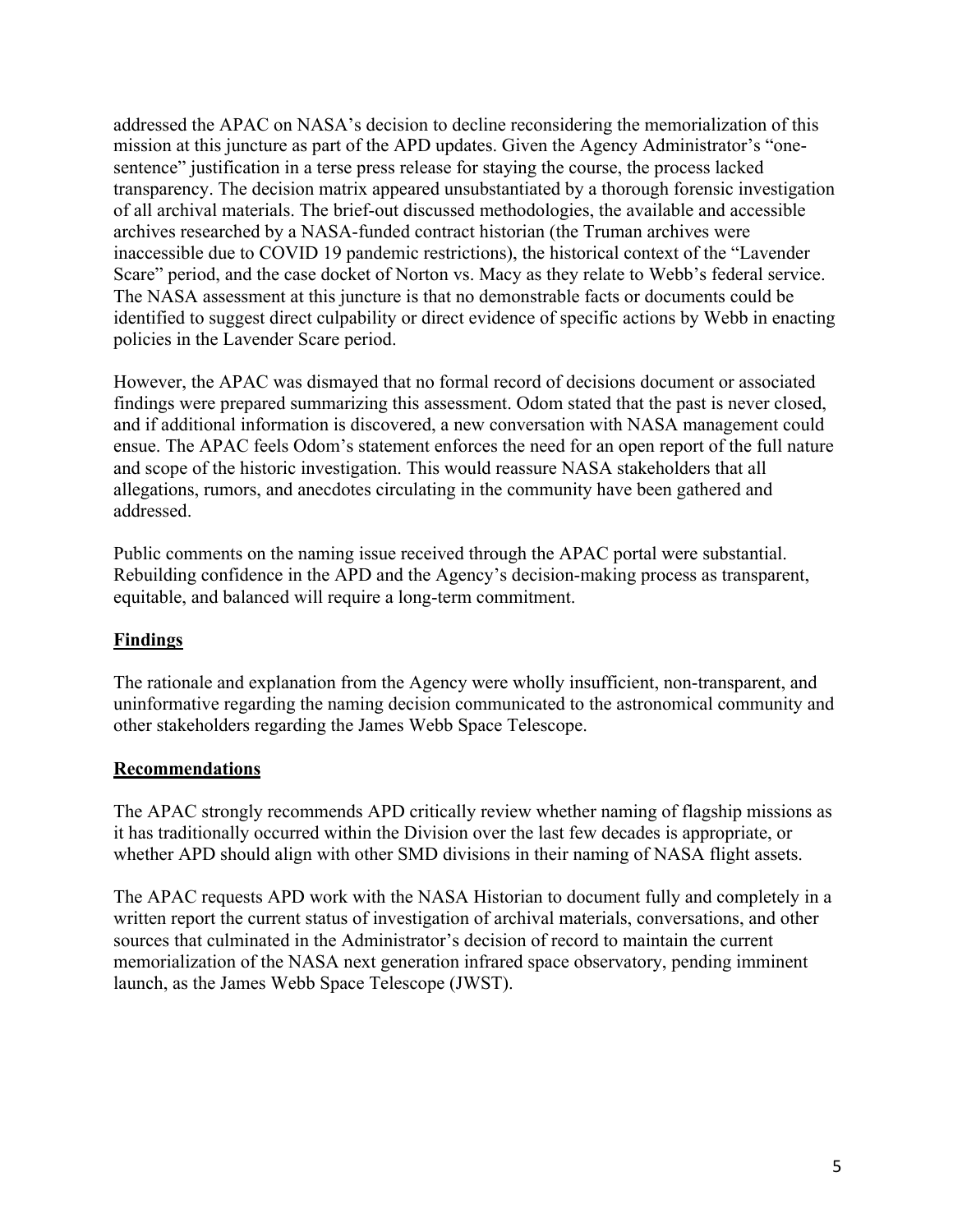# *JAMES WEBB SPACE TELESCOPE UPDATE*

The APAC, APD, the astronomical community, and other stakeholders are looking forward to the launch of Webb. Currently at Kourou, 11 days of margin remain in the schedule. The APAC was briefed on the plans for community education and outreach events and media coverage pivoting around the launch event. The commissioning timeline sequence post-launch was discussed highlighting key milestones and constraints that drive the schedule, in particular the cooling curve. It is expected that by day 120 there will be a focused telescope ready for science commissioning.

The APAC also discussed how the community will exploit the unparalleled science opportunity that Webb affords with the project and the Cycle 1 outcomes and lessons learned. The APAC noted that the research and analysis budget for Cycle 1 did not match the considerable workscope and scale of effort necessary for proposing teams to deliver on the transformative opportunity that Webb will enable. The project signaled their awareness to this issue, suggesting that short falls in required research and analysis commitments were a matter of cash-flow that could be rectified. As Webb is a \$10B+ Agency life-cycle commitment to realizing a great observatory, the APAC expressed concern to APD that inadequate funding levels to support teams would be deleterious to success.

# **Findings**

The current JWST Cycle 1 funding wedge for research and analysis is insufficient to support the complex and pioneering work of the astronomical community to exploit the science opportunities afforded by the Observatory.

## **Recommendations**

The APAC strongly advises the APD work aggressively to more fully fund investigators research and analysis requirements for the JWST Cycle 1 work-efforts and to manage resources to accelerate meeting the full-funding of these efforts to maximize timely and impactful return on the \$10B national investment in the flagship mission.

The APAC requests an update on the on-orbit Webb mission status and observing readiness at the committee's next meeting.

# *SENIOR REVIEW PROCESS*

APD detailed to the APAC plans, schedules, and procedures for the 2022 Senior Review. Major missions included in the review portfolio include Chandra, Fermi, HST, NICER, New Horizons (just the astrophysics possibilities in an appendix), NuSTAR, SOFIA, Swift, TESS, XMM-Newton. The review architecture will have individual panels for Chandra, HST, and SOFIA while the remaining assets will be consolidated into a single Rest-of Missions panel. The APAC will review the outcomes of the Senior Review process and make its formal recommendation to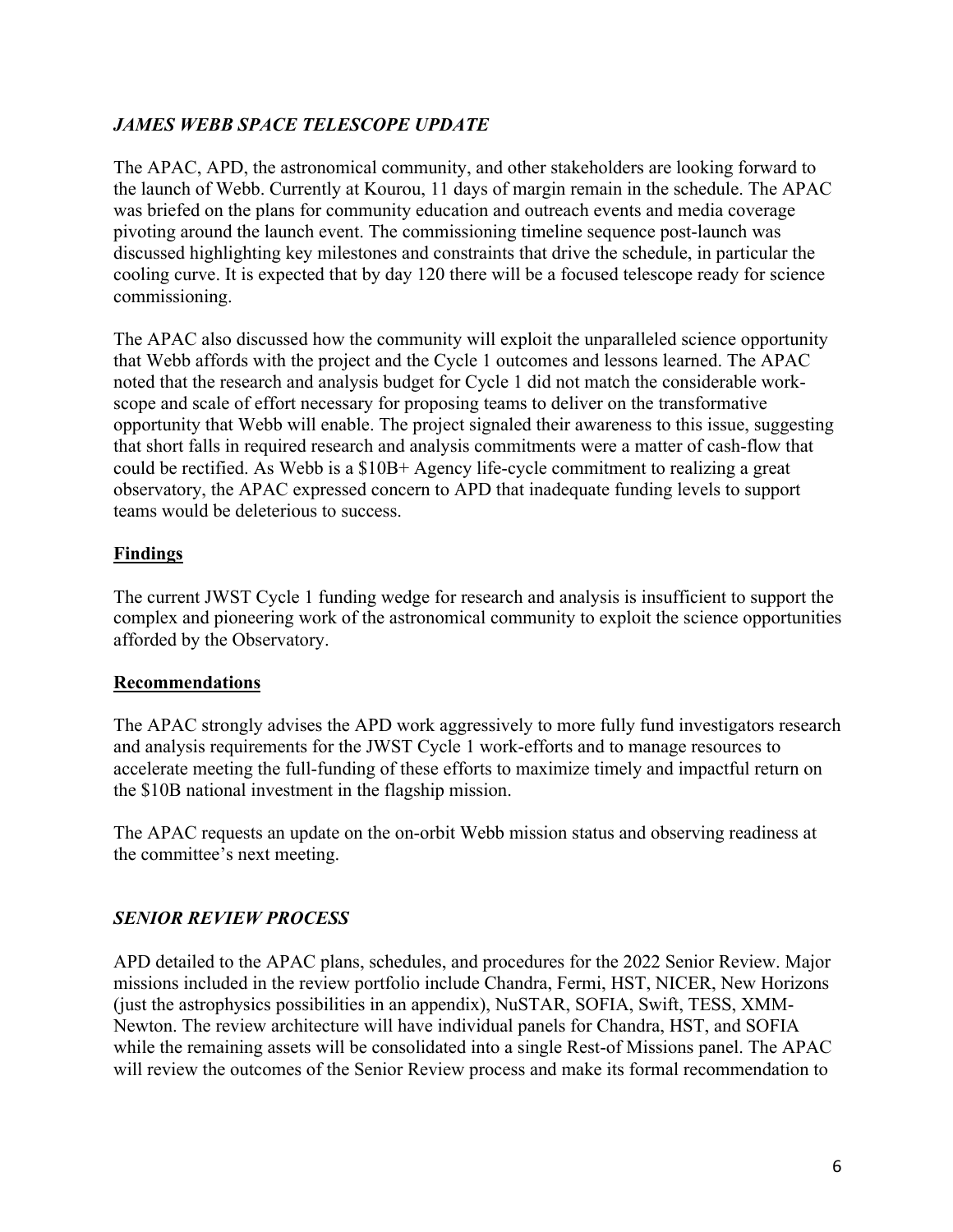APD in 2022 May. The latter hard delivery date is driven by the need to complete APD proposed budget formulations for the fiscal year 2023.

# **Findings**

The APD plan for the Senior Review, including inclusion of SOFIA in the process is endorsed.

# **Recommendations**

The APAC requests APD establish a target window for the APAC review of the Senior Review report commensurate with the timeline stated in the Senior Review plan.

The APAC requests a copy of the Senior Review Lessons Learned document prepared by Dan Evans, NASA SMD, prior to its next meeting.

# *NASA HUBBLE SCIENCE FELLOWSHIP (NHSF) REVIEW*

The APAC discussed at length the first detailed review of the impact of the NASA Hubble Fellow program in 30 years. The review was detailed and highlighted how strategic stewardship of the program's objectives can be of advantage to APD in its efforts to aligning future workforce cohorts with NASA core values, including expansion of inclusion, diversity, and equity extremely thoughtful and enlightening. There a several noteworthy recommendations in the NHFS report that the APAC advises APD to review and distill into a success-oriented implementation strategy in the near future to pivot the program objectives.

# **Findings**

The NASA Hubble Fellow program is of high strategic value to APD workforce development objectives.

The NHSF review makes interesting recommendations that should be considered in formulating an implementation plan.

# **Recommendations**

The APAC recommends APD implement a more regular review of the NHSF program on a fiveyear cycle to assess outcomes and enable adjustments to the programmatic objectives as the dynamics and needs of the astrophysical community evolve.

The APAC requests APD develop an implementation action strategy to respond to the key recommendations found in the NHFS review, reporting back to the APAC at the 2020 March meeting.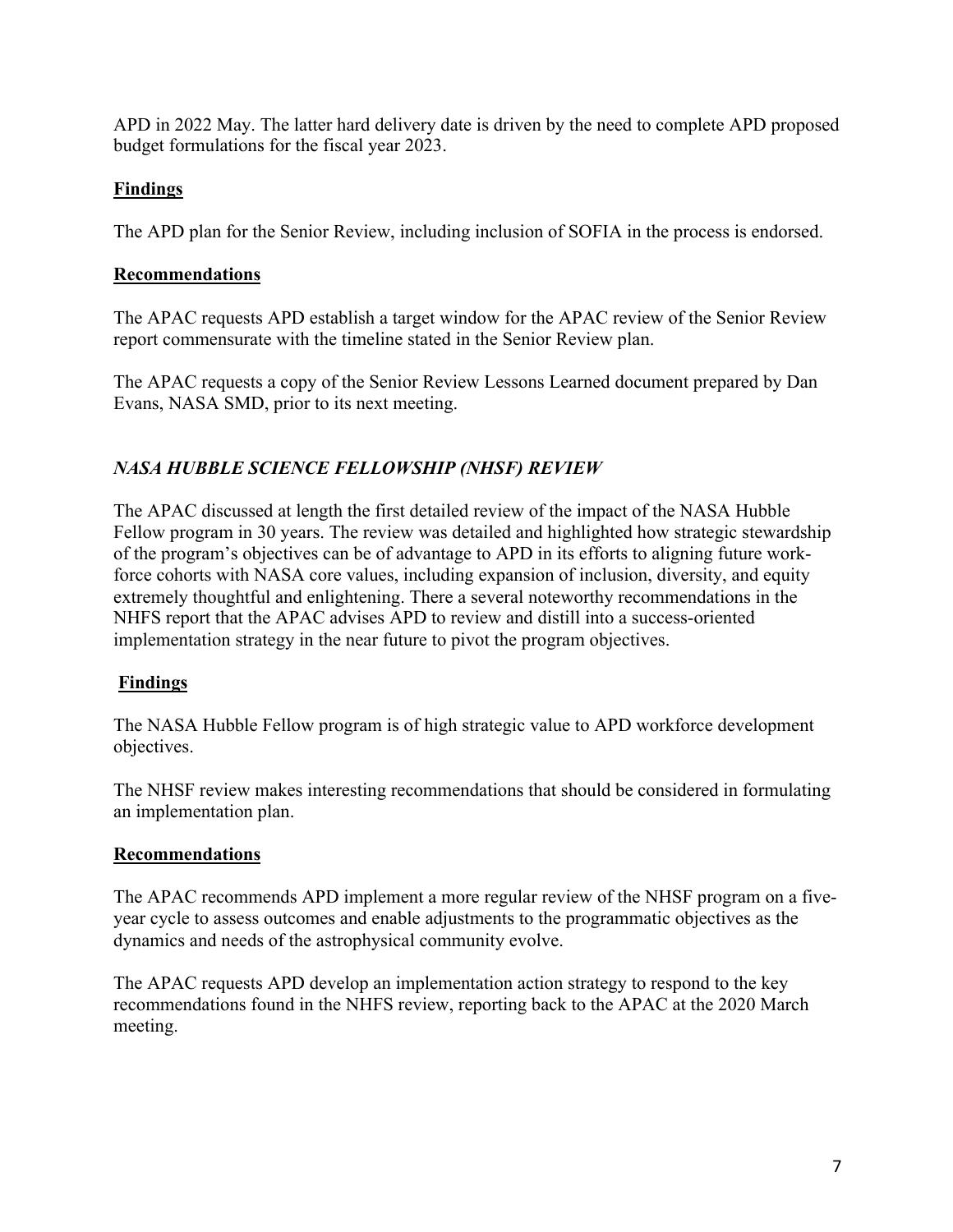# *ATHENA UPDATE*

The APAC was apprised that the mission requirement of 5 arcsecond resolution may not be achievable with the technology for the Athena optics, potentially compromising key science objectives. Specifically, a broader PSF would cause Athena to reach the confusion limit for point source detection in deep surveys, which could significantly degrade the ability to identify faint high redshift growing black holes and associate them with their host galaxies. The APAC is eager to learn of the results of the study that Athena Science Study Team will carry out to determine the impact of a potential 10 arcsecond point-spread-function (PSF) limit. APD should pay close consideration to the results of this study when determining the role of Athena in NASA's astrophysics portfolio. There also was considerable discussion around the challenge of developing the cooling technology needed for the required microcalorimeter spectroscopy capability of the Athena mission. This technical issue has the potential to delay the mission and raise mission costs.

#### **Findings**

The poor resolution of the optics that will degrade the science objectives and cooling requirements for Athena may pose a technical challenge that may delay schedule and drive mission costs.

#### **Recommendations**

The APAC requests an update on the outcome of the science analysis that the European Space Agency (ESA) is leading related to the 10 arcsecond resolution performance and impacts to key mission science programs.

The APAC advises that the Athena project carefully track whether key science objectives may have to be substantially revised in light of the current technology challenges in meeting a key mission-requirements.

## *PIONEERS UPDATE*

With presentations from the Aspera and Pandora teams, the APAC was encouraged that all four Pioneers missions currently under study (2 this meeting and two from earlier in the year) to be representative of the interesting array of science that can be achieved with a \$20M cost cap.

The APAC thanks the Pandora project team for their update. The project seems to be taking excellent advantage of existing assets and leveraging in an appropriate way previous investment in technology development by NASA and other stakeholders. In particular use of the CODA mirror technology as well as re-purposing high quality spare detectors from JWST are excellent examples of this. The possibilities of coordinating observations with HST as well as JWST is particularly exciting.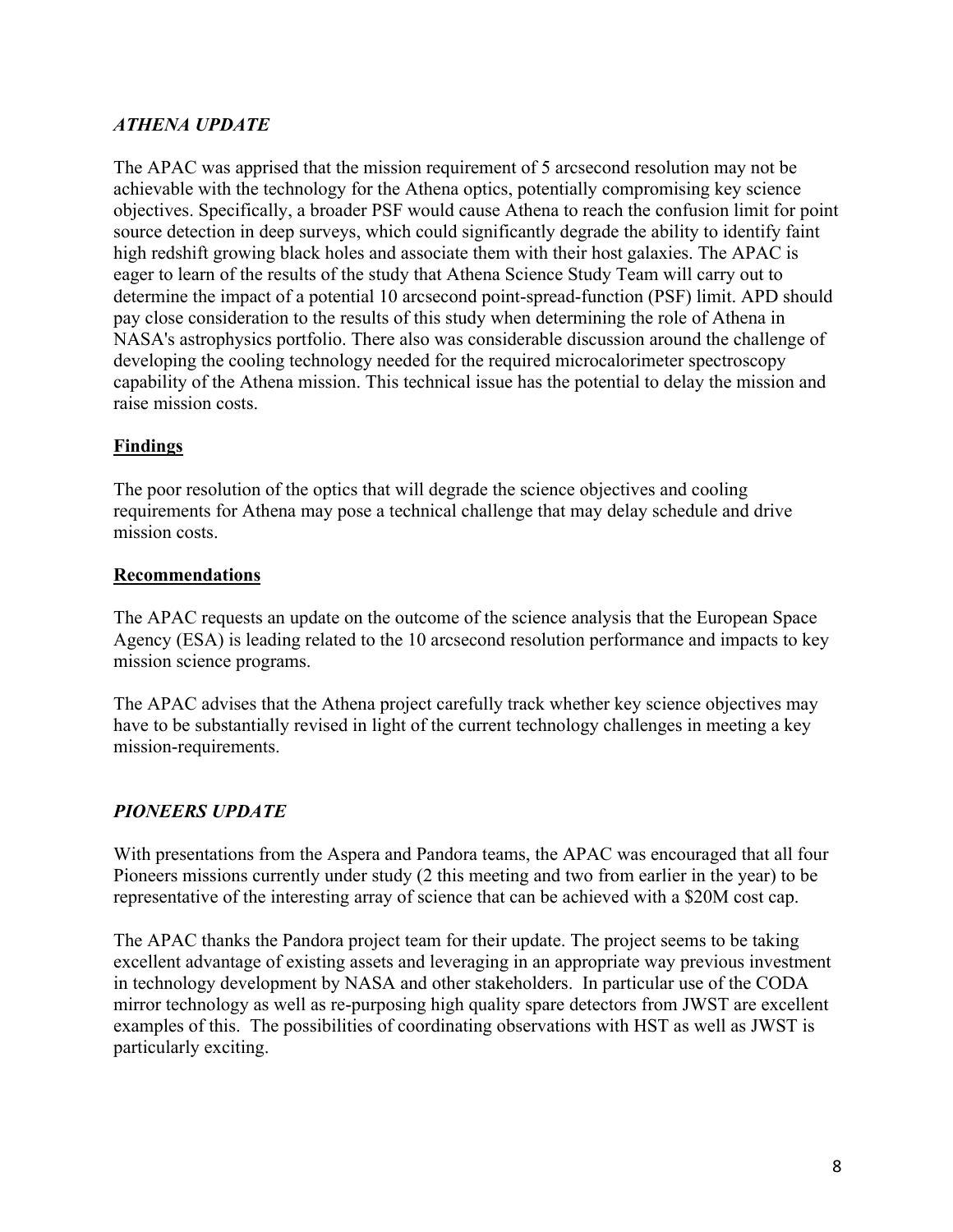The APAC also thanks the Aspera team for their update. This project has a diverse study team with a significant fraction of early career researchers in leadership roles. Aspera had just completed its Site Visit and Requirements Review prior to presenting at the APAC meeting. Aspera leverages existing heritage from FUSE and utilizes improvements in UV MCPs from Sensor Sciences LLC and extreme UV mirror coatings from GSFC. Use of micro-channel plate detector that have flight heritage will minimize development risks, while the science objectives are tightly focused. Aspera will require rideshare orbits that provide a stable thermal environment necessary to keep the experiment optics in alignment, while geocoronal emission is the biggest observational challenge. This mission is an example of the big science that is achievable on small platforms.

Overall, the APAC continues to be impressed that the Pioneers program is fulfilling an important niche in the development of capabilities, as well as testing implementation of technology that could in future be used in larger mission concepts. The APAC reflected that the Pioneers program is providing new opportunities for a wider range of potential principal investigators (PIs) to gain valuable NASA leadership experience. However, the APAC is concerned that access to existing NASA assets may be limited to the cognoscenti rather than all potential users. The APAC discussed this latter situation with APD management and challenged the division to investigate actions to broaden access to an asset knowledge base repository that potential future proposers might find of use to lower cost and retire risk.

# **Findings**

The Pioneers solicitation is initially achieving the desired APD strategic goal of bringing in new workforce team talent and PIs into NASA mission-space through competitive selection processes.

## **Recommendations**

The APAC suggests APD develop a rudimentary database of either available flight spares from current and/or past NASA missions or of mission concept studies that had substantial investments in enabling technologies (above TRL 5) and some basic characteristics (wavelength, detector pixel-size, etc.) that may indicate what types of spares are available to facilitate new PIs in developing compelling missions within the Pioneers' cost cap.

The APAC recommends APD insert language in future Pioneers announcement of opportunities (AOs) that alerts potential PIs to the availability of hardware or enabling technologies and provides points of contact for follow-up.

# *EUCLID UPDATE*

The APAC appreciated the discussion about the large data volumes from Euclid and the potential computational challenges in data handing and analysis. The APAC notes that upcoming NASA missions, including the Nancy Grace Roman Space Telescope, are actively exploring utilizing cloud computing to make access to large data sets more efficient and equitable, and encourages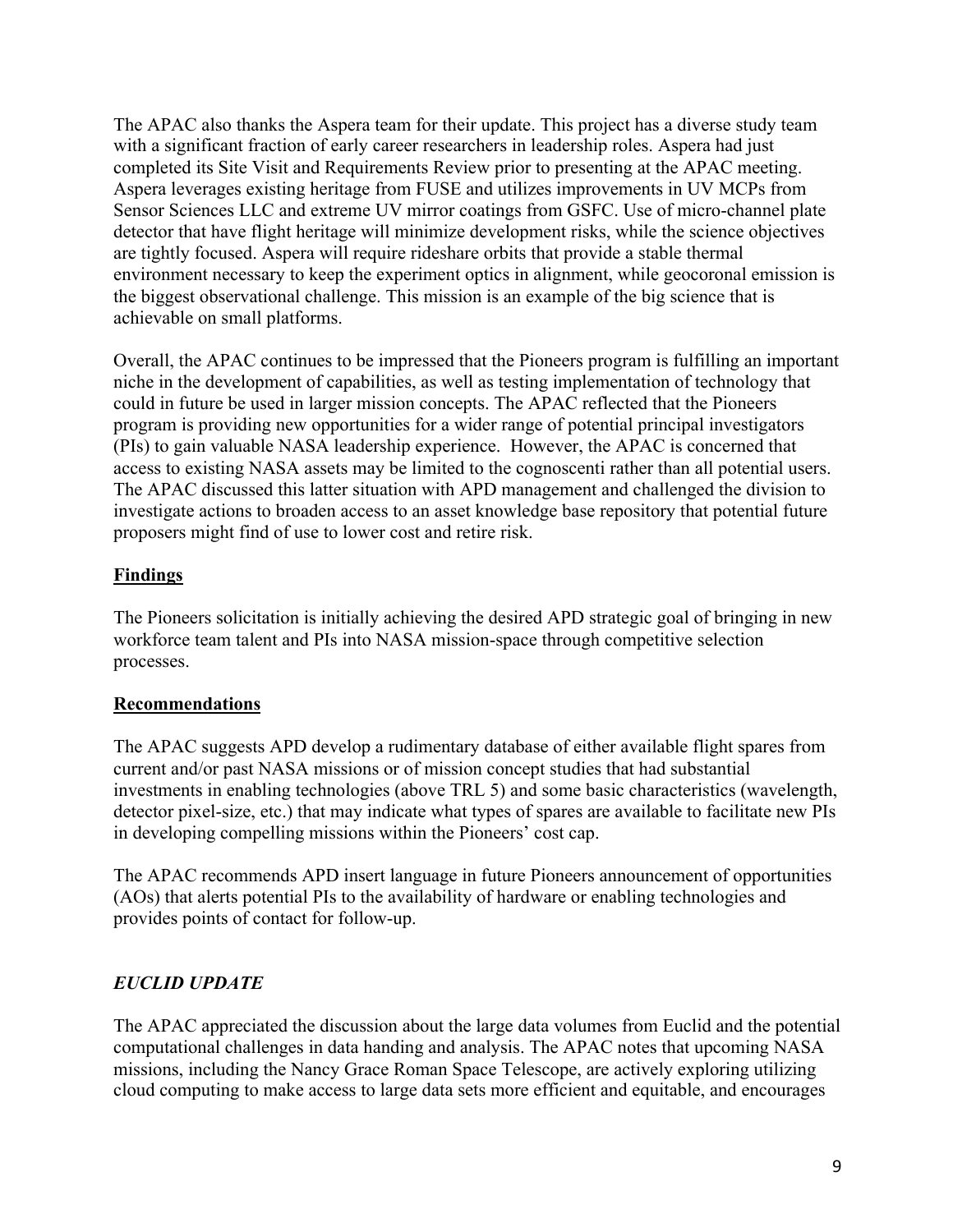the Euclid team to consider potential cloud computing resources in its plan for distributing data and analysis tools.

The APAC also noted the updates on the Euclid timelines, recently selected US Science participations focusing on constraining Dark Energy, the infrared Background Radiation Anisotropies, and precision studies of galaxy growth. The APAC was apprised on the progress of the JPL led and GSFC tested detectors and was notified successful integration of all NASA provided hardware had occurred. The APAC excitedly awaits the launch of Euclid in 2022.

## **Recommendations**

The APAC advises APD to strategically identify appropriate cloud-based infrastructure options to facilitate analysis and theoretical modeling of the large data volumes from missions like Euclid by the wide community and undertake a trade study assessing the opportunity cost for this potential up-scope to the US Euclid project.

# *PAG UPDATES*

Action on various facets of PAG activities awaits release of the 2020 Decadal Survey (DS) before progressing forward. PhysPAG has been leading cross-PAG activities on diversity, equity, and inclusion (DEI) issues. PhysPAG led the involvement in the SACNAS conference presentations. It is still forming the AWESOM SAG, in particular it is still working on the termsof-reference (TOR) to ensure it is complementary to the many efforts at NASA HQ. They will include aspects of the DS and present it to APAC by the March 2022 meeting. COPAG has been establishing three new SIGs, one on Stars has started and two, Interstellar medium and Galaxies, are in formation. All three mirror DS panels and are meant to digest the report. The IRSTIG and UVSTIG are both very active and planning meetings around the AAS meeting to discuss the DS and their respective futures. EXOPAG is recruiting members to two SIGs, one on exoplanet demographics and a second on synergies between exoplanets and solar system bodies. At the AAS meeting, EXOPAG plans a face-to-face meeting to discuss the DS and include two talks by early career astronomers. The APAC learned that many PAGs and their associated SIGS and SAGs are still strained by the impacts of the Covid-19 pandemic environment that has lessened effectiveness of some the community volunteer efforts. The APAC notes that the Exo-Explorer program (EXOPag) fosters communication and networking for a diverse group of early career scientists and suggests other PAGS study this activity model to understand whether there are benefits from replicating this model within their communities.

## **Findings**

The cross-PAG TOR has not yet matured in methods, objectives and goals.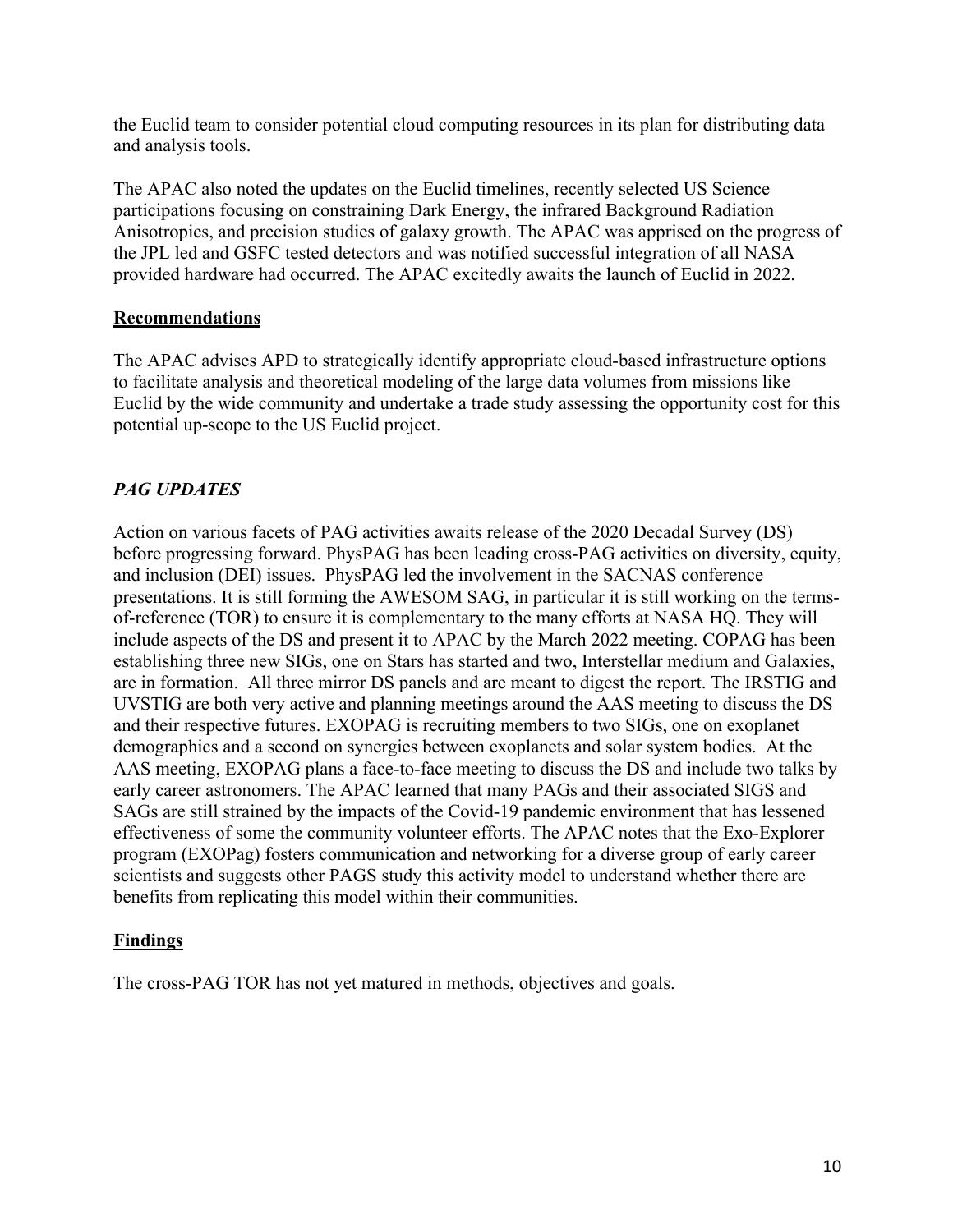## **Recommendations**

The APAC requests the leads finalize cross-PAG TOR for the SAG by the next APAC meeting of the committee, which among other issues, reflects any Status-of-the-Profession workforce goals contained within the 2020 Decadal Survey.

The APAC recommends APD invite the Exo-Explorer program developer Tiffiany Katrina and their collaborators to present to the committee its next meeting.

# *RESEARCH AND ANALYSIS (R&A) UPDATE*

The APAC understands that some researchers may be concerned by lack of experience or a range of perspectives on the best ways to fulfill the new review criteria for diversity, equity, and inclusion (DEI) in the community through NASA selections. While all proposers will not begin the process as experts, part of the value of the new requirements will be to encourage proposers to educate themselves on best practice in these areas. APD should take special care to provide enhanced documentation on the review criteria, as well as perhaps a point of contact for those seeking help in being responsive to the new criteria.

The APAC engaged in a substantial discussion regarding a new two-level evaluation of proposals by science peers and DEI experts. Some APAC members caution that departing from the peer-review process may have unintended consequences on R&A program selection. In addition, the evaluations should make every effort not to negatively impact researchers in smaller, less resourced institutions and states of the country where DEI activities maybe particularly restricted by law. Overall, requiring DEI Inclusion Plans in SMD solicitations is an important action implementation consistent with the goals of the new NASA 5<sup>th</sup> pillar of core values to diversify and broaden the workforce.

## **Recommendations**

The APAC requests a complete debrief on the Inclusion Plan Pilot Program findings at its next meeting.

## *KECK REVIEW*

The APAC was informed that APD is considering a potential continuation of its cooperative agreement to facilitate community access to the W.M. Keck Observatory (WMKO) telescopes. Currently of order 90 to 100 nights per annum, are available to support of APD science missions and projects. Competitive access is managed through the NASA Exoplanet Science Institute (NExSci), including archive support and guest observed funding. The average oversubscription rate is 5.6. NASA as a formal partner receives special consideration for scheduling awarded telescope time allocations and can take part in observatory planning. NASA missions benefitting from complementary programs executed on Keck include TESS, JWST, Kepler, and various